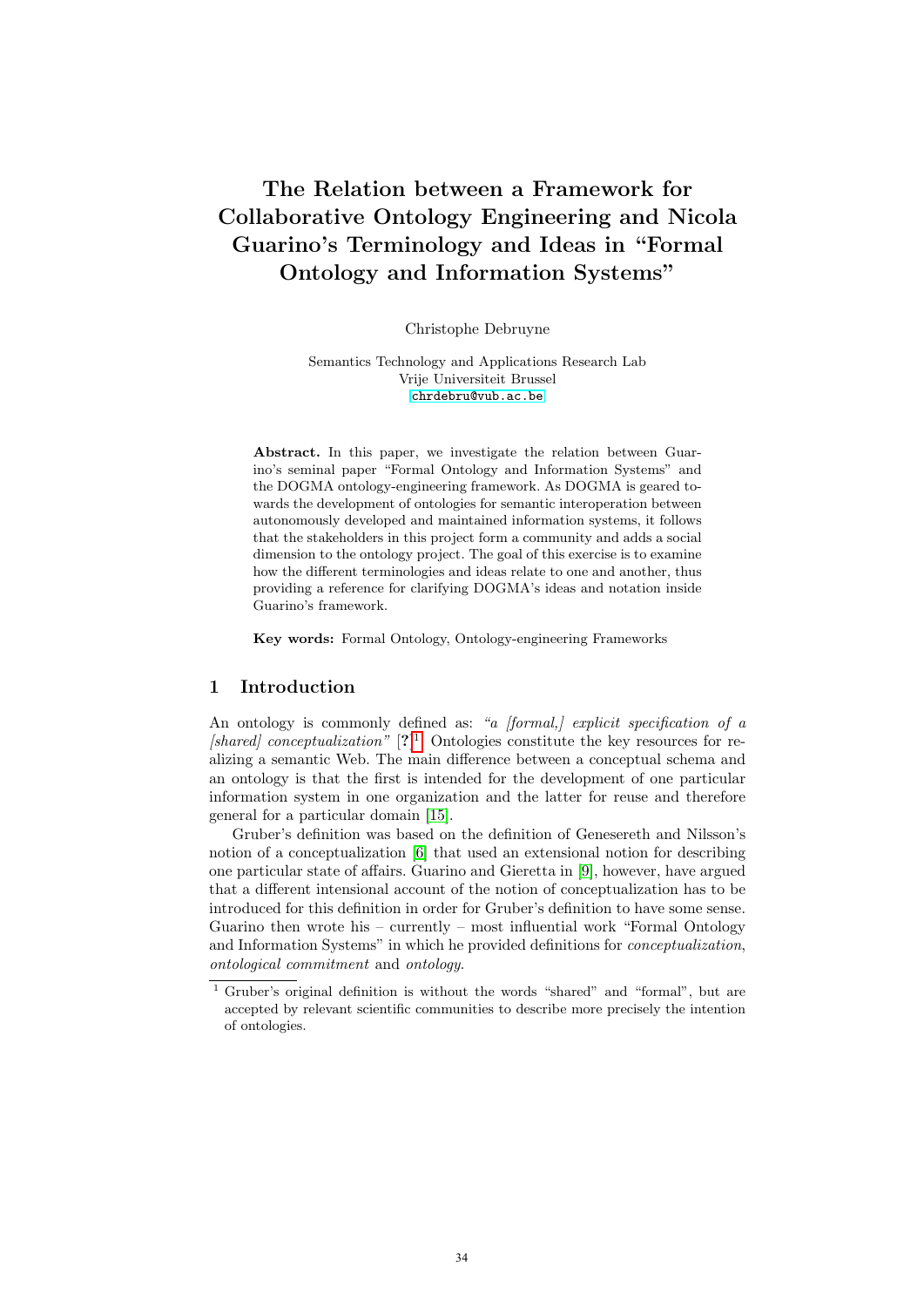Over the past years, quite a few (collaborative) ontology-engineering methods have been developed, each with their own characteristics; e.g., the formalism adopted, approach of agreement processes, application domain, etc. [\[4\]](#page-10-3). In this paper, we will take a closer look at one particular ontology-engineering framework – which served as the framework for collaborative methods such as BSM [\[1\]](#page-10-4), DOGMA-MESS [\[3\]](#page-10-5) and GOSPL [\[4\]](#page-10-3) – and relate the concepts in this framework to that of Guarino's.

The goal of this paper is to investigate how the different terminologies relate to each other given the fact that Guarino's work aims to provide a definition for ontology in computer science and a collaborative ontology-engineering framework for establishing semantic interoperability between autonomously developed information systems. The paper is organized as follows: Section 2 provides a summary and explanation of Guarino's ideas and definitions, Section 3 describes the problem of semantic interoperability between autonomously developed and maintained information systems, Section 4 describes the notion of the fact-oriented collaborative ontology-engineering framework DOGMA, Section 5 discusses the relation between the two, followed by a conclusion in Section 6.

## 2 Formal Ontology and Information Systems

This section explains the terminology used in Guarino's most influential work [\[8\]](#page-10-6). The definition provided by Genesereth and Nilsson [\[6\]](#page-10-1) and adopted by Gruber [?] is given below.

Definition 1 (Extensional notion of conceptualization  $[6]$ ). A conceptualization is defined as a structure  $\langle D, R \rangle$ , where D is a domain and R is a set of relevant relations on D.

However, Guarino argued in [\[8\]](#page-10-6) that this notion of conceptualization was to restrictive as it was referring to only one particular state of affairs: "The problem with Genesereth and Nilsson's notion of conceptualization is that it refers to ordinary mathematical relations on D, i.e. extensional relations. These relations reflect a particular state of affairs: for instance, in the blocks world, they may reflect a particular arrangement of blocks on the table. We need instead to focus on the meaning of these relations, independently of a state of affairs: for instance, the meaning of the "above" relation lies in the way it refers to certain couples of blocks according to their spatial arrangement. We need therefore to speak of intensional relations: we shall call them conceptual relations, reserving the simple term "relation" to ordinary mathematical relations.". He therefore introduced a notation of *domain space* that refers to a set of possible states of affairs for a particular domain and a notion of conceptual relations on such domain spaces:

**Definition 2 (Domain Space [\[8\]](#page-10-6)).** A domain space is a structure  $\langle D, W \rangle$ . where  $D$  is a domain and  $W$  is a set of maximal states of affairs of such a domain *(also called possible worlds)*.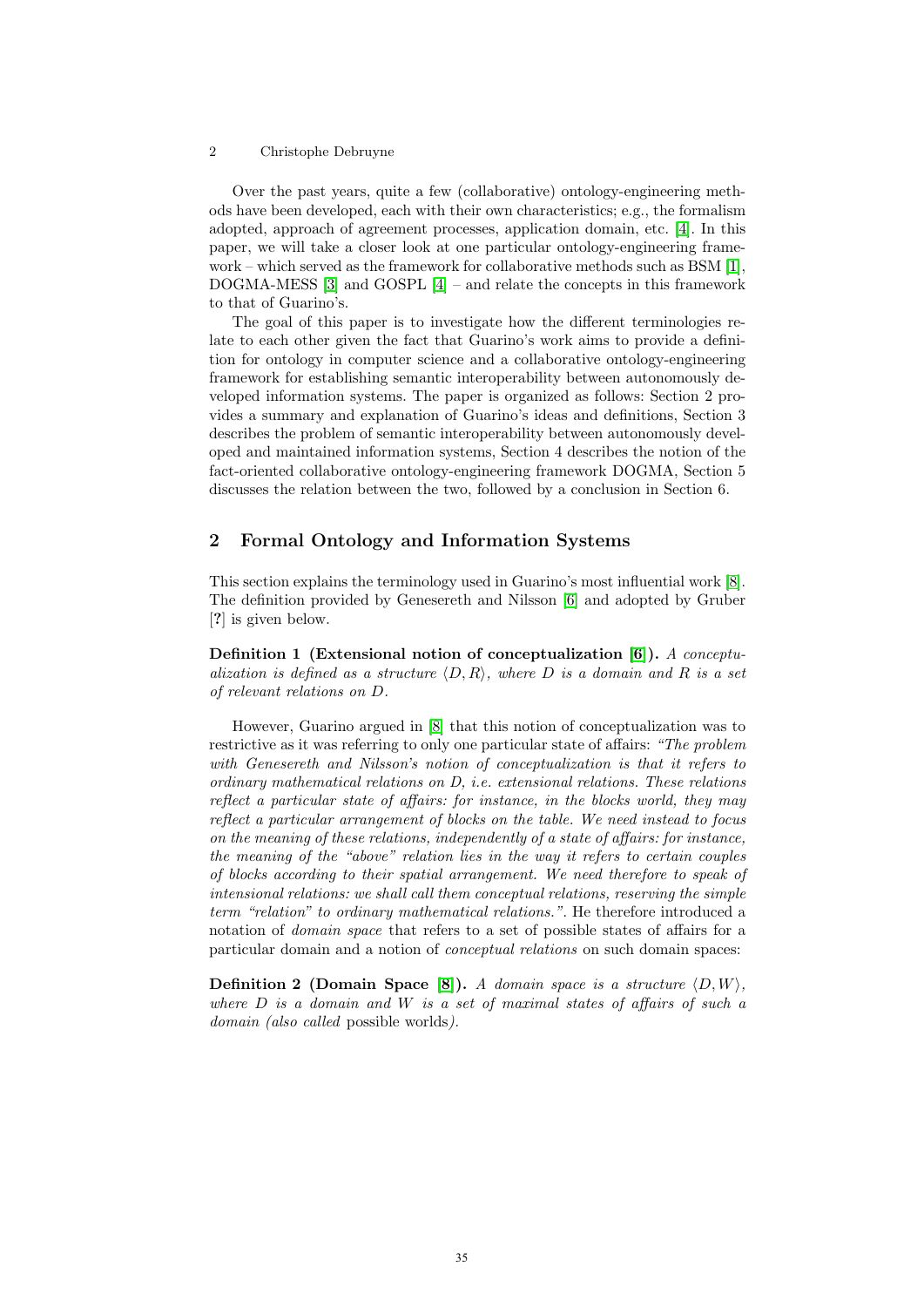**Definition 3 (Conceptual relation [\[8\]](#page-10-6)).** Given a domain space  $(D, W)$ , a conceptual relation  $\rho^n$  of arity n on  $\langle D, W \rangle$  is defined as a total function  $\rho^n$ :  $W \rightarrow 2^{D^n}$  from W into the set of all n-ary relations on D.

With the notions introduced by Guarino, the structure  $\langle D, R \rangle$  introduced in [\[6\]](#page-10-1) can now be regarded as referring to a particular state of affairs [\[8\]](#page-10-6). A conceptualization according to Guarino is then defined as follows:

Definition 4 (intensional notion of conceptualization [\[8\]](#page-10-6)). A conceptualization for D is defined as an ordered triple  $C = \langle D, W, R \rangle$ , where R is a set of conceptual relations on the domain space  $\langle D, R \rangle$ .

Given a logical language  $L$  with a vocabulary  $V$ , Guarino provided an extensional and an intensional interpretation of the language.

Definition 5 (Extensional interpretation of a language [\[8\]](#page-10-6)). A model for L is defined as a structure  $\langle S, I \rangle$ , where  $S = \langle D, R \rangle$  is a world structure and  $I: V \to D \cup R$  is an interpretation function assigning elements of D to constant symbols of  $V$  and elements of  $R$  to predicate symbols of  $V$ .

Definition 6 (Intensional interpretation of a language  $[8]$ ). An intensional interpretation of a language is by means of a structure  $\langle C, \mathcal{I} \rangle$ , where  $C = \langle D, W, R \rangle$  is a conceptualization and  $\mathcal{I} : V \to D \cup R$  a function assigning elements of  $D$  to constant symbols of  $V$  and elements of  $R$  to predicate symbols of  $V$ . This intensional interpretation is called an ontological commitment for  $L$ . if  $K = \langle C, \mathcal{I} \rangle$  is an ontological commitment for L, we say that L commits to C by means of K, while  $C$  is the underlying conceptualization of  $K$ .

Definition 7 (The set of intended models of a language  $L$  according to a commitment K [\[8\]](#page-10-6)). The set  $I_K(L)$  of all intended models of a language L that are compatible with commitment  $K = \langle C, \mathcal{I} \rangle$  are all the models of L that are compatible with K. A model  $\langle S, I \rangle$  is compatible with K if:  $S \in \{S_{wC} | w \in I\}$ W}, where  $S_{wC} = \langle D, R_{wC} \rangle$  is the intended structure of w according to C and  $R_{wC} = \{\rho(w) | \rho \in \mathcal{R}\}\$ is the set of extensions relative to w of the elements of  $\mathcal{R}$ (i.e., S is one of the intended world structures of C); (ii) for each constant c,  $I(c) = \mathcal{I}(c)$ ; (iii)  $\exists w \in W$  such that for each predicate symbol p, there exists a conceptual relation  $\rho$  such that  $\mathcal{I}(p) = \rho \wedge \rho(w) = I(p)$ .

Guarino argued that the set of intended models only provide a weak characterization of a conceptualization as an intended model does not necessarily reflect a particular world and can even describe a situation common to most worlds. Indeed, if one would take for instance a domain space with a domain of the following persons  $D = \langle Peter, Louis, Joe, Bonnie \rangle$  and where all words contain all possible marriage configurations as well as all persons classified according to their gender (Peter and Joe being male, Louis and Bonnie female). If one takes as set of conceptual relations only the unary predicates for being male and female, the intended model for each world – via an  $\mathcal I$  an appropriate  $\mathcal I$  – will be the same.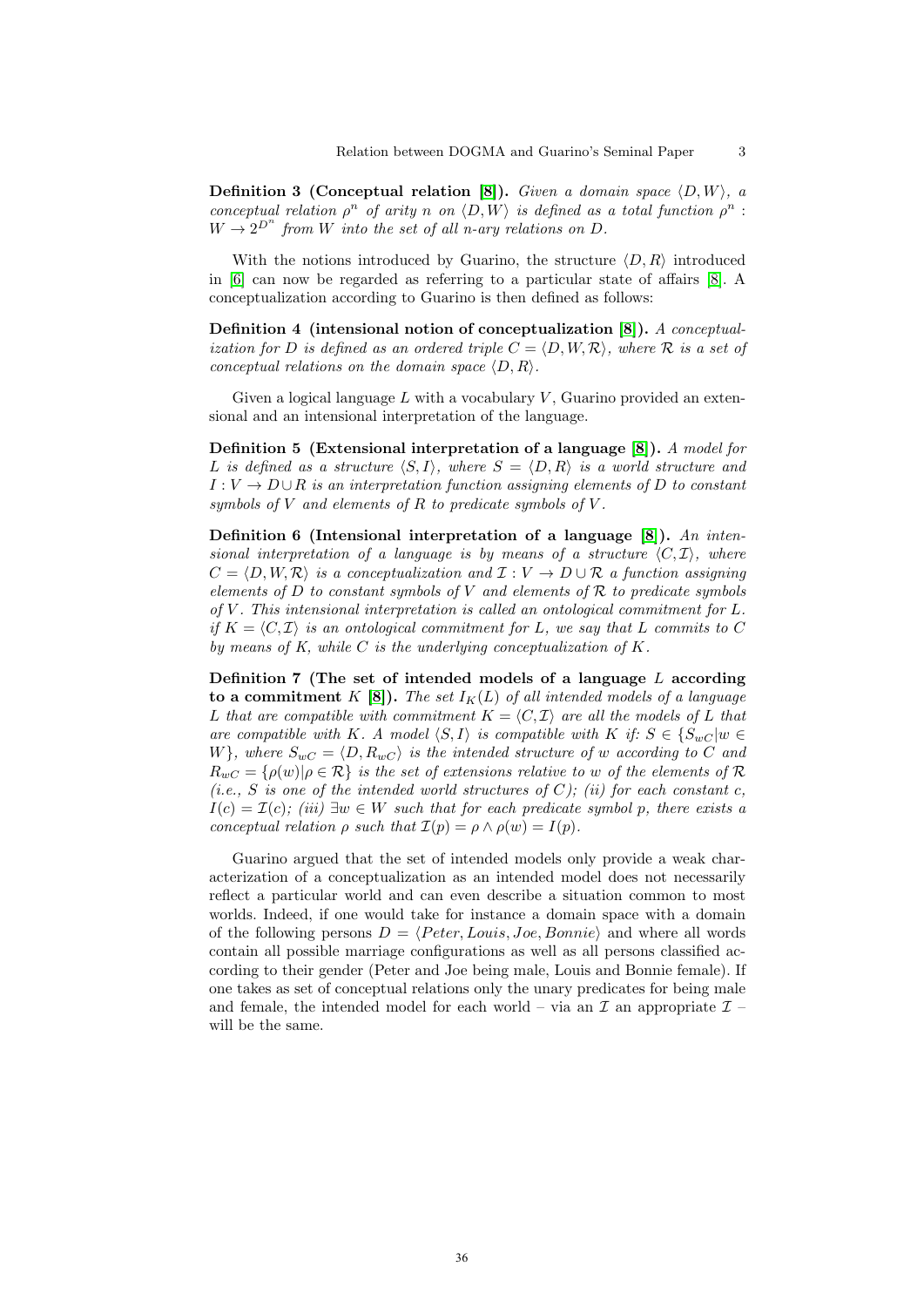Because an intended model can describe a situation common to many worlds, it only rules out absurd situations. One can merely create a set of axioms for a commitment  $K$  and a language  $L$  such that the models of the ontology approximates as close as possible  $I_K(L)$ . This set of axioms is what Guarino calls an ontology. Ontologies thus indirectly reflect an ontological commitment by approximating the intended models of that commitment.

# 3 Closed vs. Open Information Systems

Now that we have presented Guarino's ideas and definitions, we will present the difference between closed and open information systems. As we will see, for both systems an ontology will be needed that will replace the real word and hence one can state that the "same" exercise is done at an enterprise level for the former and at a domain level for the latter. Developing ontologies for open information systems, however, will prove to be more challenging due to the different perceptions of reality and use of language (e.g., jargon) used by the stakeholders representing the different autonomously developed and maintained information systems.

An information system is a system containing information in a database for a given application context of a given organization. The application context defines the functionality of such a system, which is prescribed by the organizations' requirements. The development of an information system thus involves the creation of a requirements specification and an agreement on the design. Costing is an important factor here and will also influence the choice whether components will be selected for its implementation, outsourced, or even build from scratch. One should involve end-users during the requirements specification process for several reasons. Two of these reasons are the impedance mismatch between the jargon (used by end-users) and the business knowledge, and the end-users being experts on (their part of) the domain.

As shown in Fig. [1,](#page-4-0) domain experts and end-users observe the world. Domain experts try to abstract the world, whereas the end-users will interact with the world and are able to test the developed information systems by comparing the instances stored in the information systems with objects in the real world. Both domain experts and end-users will collaborate with a knowledge designer so that the latter can put the resulting agreements into a CASE tool to build a conceptual schema that described the business domain. The conceptual schema will – in turn – be used to generate parts of the processes, parts of the constraints and a data model of the information system.

The knowledge in such a conceptual schema is typically a mixture of domaingeneral knowledge and enterprise-specific knowledge derived from the requirements. Domain knowledge can contain constraints that are shared or generic. Enterprise-specific knowledge describes the applications and constraints local to the enterprise making use of the domain knowledge. Enterprise-specific knowledge will often constrain the domain-general knowledge even further. For example, the knowledge that an ISBN identifies a book is part of the domain knowl-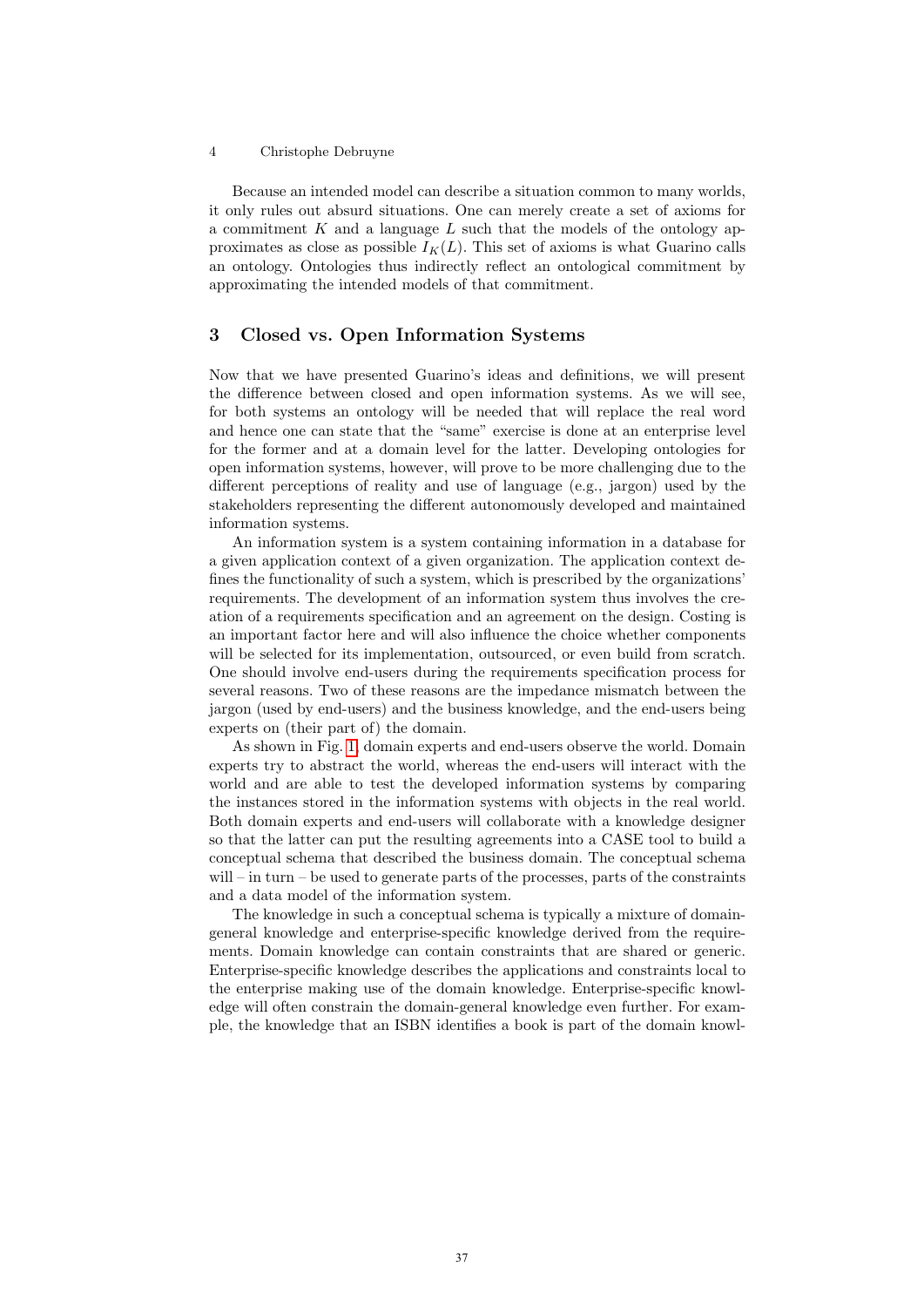

<span id="page-4-0"></span>Fig. 1. Information Systems in an enterprise context.

edge. In an enterprise providing a movie rental service, however, the knowledge that a customer is only able to lend at most five movies at a time is part of the enterprise knowledge.

The conceptual schema, often in the shape of a formal (mathematical) construct, actually replaces the business domain, as the business domain is not accessible inside a computer. This is necessary in order to store and reason about semantics the business domain. The formal semantics of an information system is then the correspondence between this system and the conceptual schema, which represents the business domain as perceived by the domain expert and the endusers. Once the system is adequately designed and implemented, a statement output by the information system can be correctly interpreted by end-users in terms of objects in the business domain if and only if such statement is derived from stored instances of fact types described in the conceptual schema. Those stored instances are mapped by the intensional semantics to observed relationships among those same objects.

In Fig. [1,](#page-4-0) the conceptual schema corresponds with the ontology in Guarino's terminology (i.e., the intensional description of the concepts and relations) and the database provides the extensional account of a particular situation.

But what happens when two or more autonomously developed and maintained information systems need to interoperate and yet need to remain au-tonomous<sup>[2](#page-4-1)</sup>? The business domains of each information systems relates to the shared domain knowledge of all humans involved. In order for these systems to interoperate meaningfully, agreements on the domain knowledge by the represen-

<span id="page-4-1"></span><sup>&</sup>lt;sup>2</sup> In general, semantic interoperability is defined as the ability of two or more information systems or their (computerized) components to exchange data, knowledge or resources and to interpret the information in those systems [\[2\]](#page-10-7).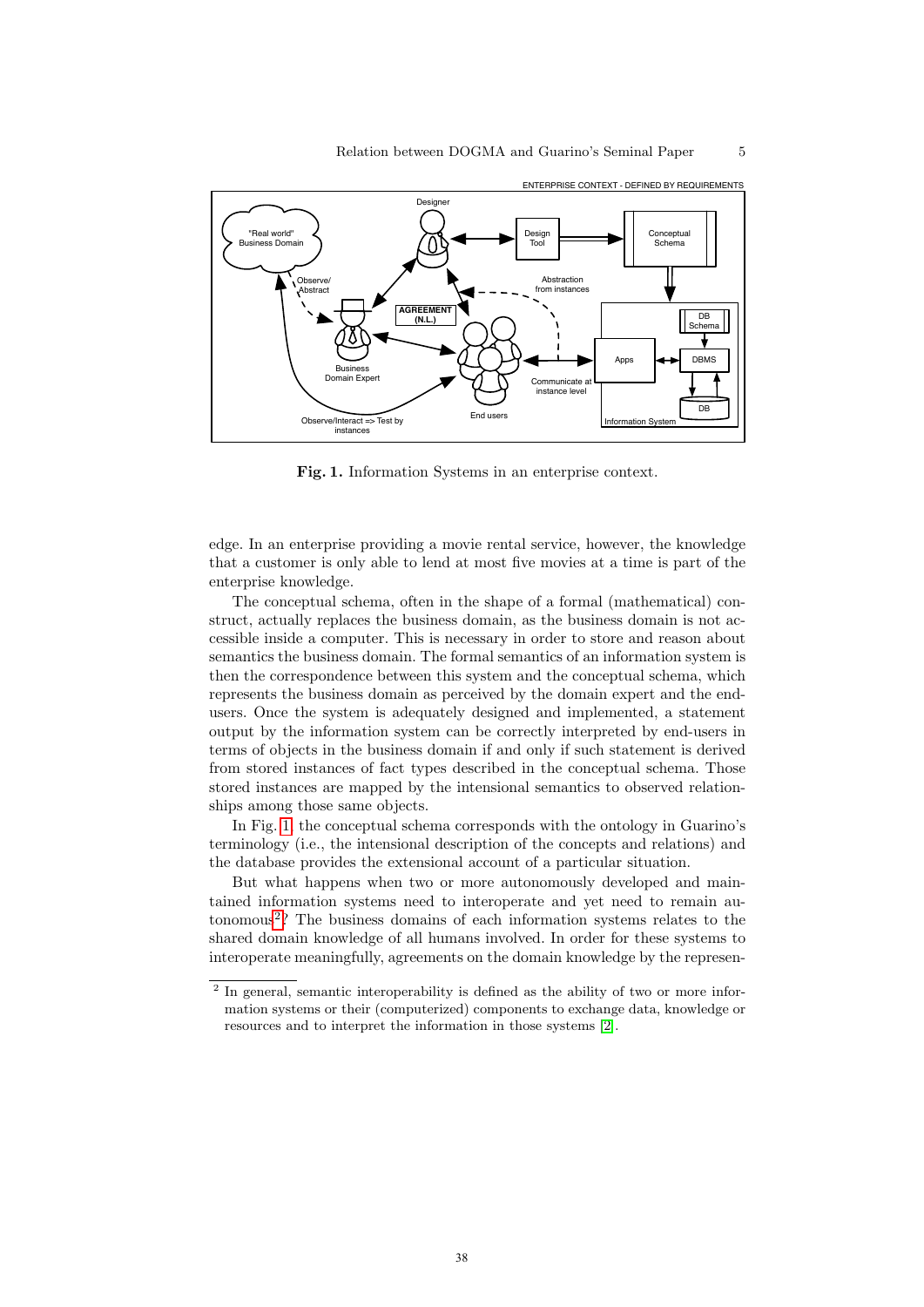

<span id="page-5-0"></span>Fig. 2. Agreements leading to ontology for enabling semantic interoperability

tatives of these systems – which we will call a *community* – are needed. Again, as the world is not accessible in each one of those information systems, the shared domain needs to be replaced by another formal (mathematical) construct, called an ontology. As shown in Fig. [2,](#page-5-0) each autonomous information system has its own database which each provides an extensional interpretation of the conceptualization approximated by the ontology. In other words, each database of an information system can be regarded as a possible world. Fig. [2](#page-5-0) also depicts that a community of stakeholders interacts to achieve agreements on what perceptions they share. The approximation of the shared reality that is shared among those stakeholders is then stored as an ontology, which will in turn be used the replace the shared world as the real world is not immediately available from the information systems.

# 4 Developing Ontology Guided Methods and Applications

In [\[16\]](#page-10-8) and [\[14\]](#page-10-9) a formalism and method for ontology development called Developing Ontology Guided Methods and Applications (DOGMA) was defined that illustrated and implemented these principles, now lifted to domain level from the mere enterprise system level. In the method and life-cycle of semantic systems, the creation of DOGMA ontology descriptions belongs upstream from such implementation - although of course in many cases one will have to "mine" or elicit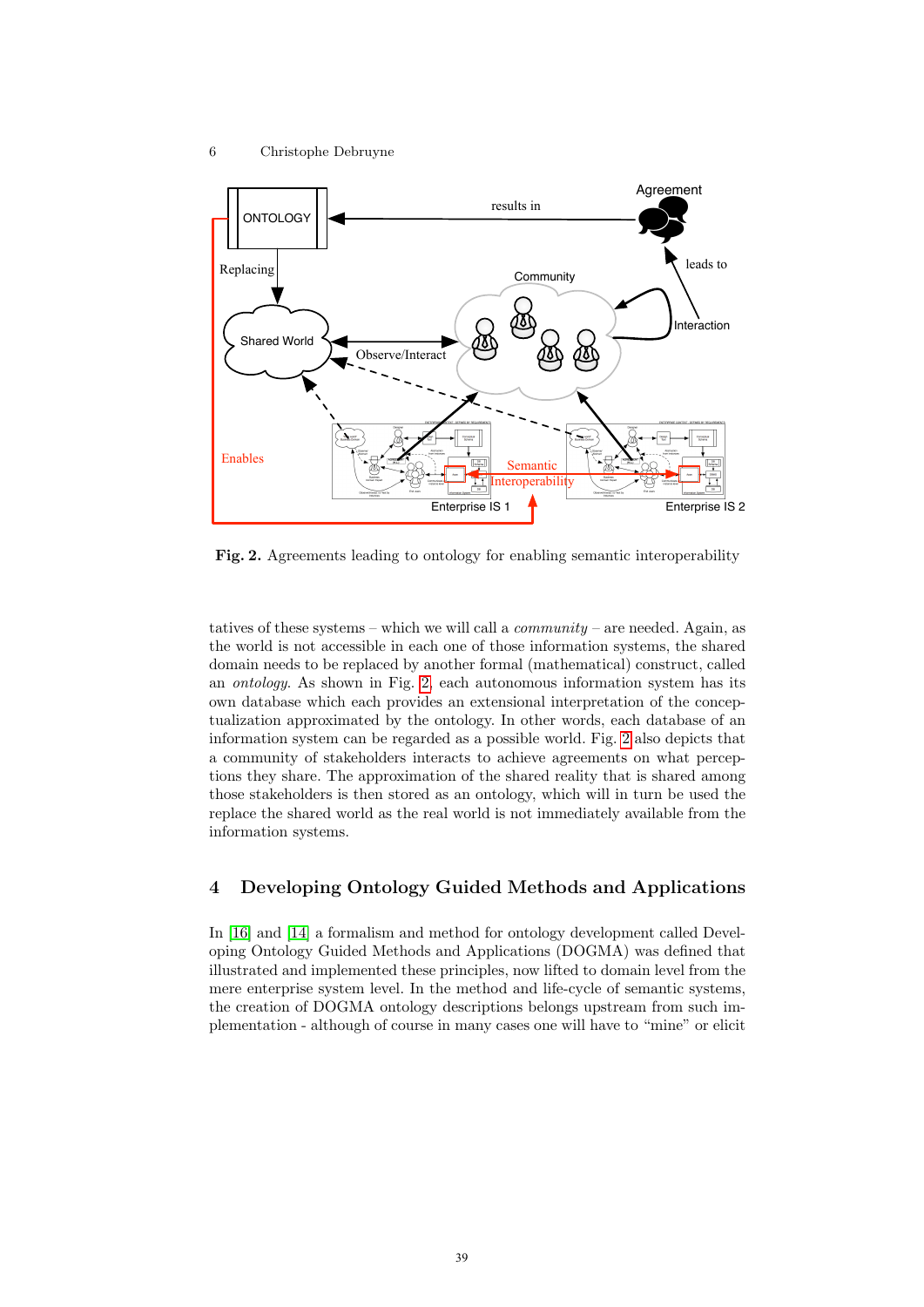the required knowledge from existing information systems and their enterprise environments.

Definition 8 (DOGMA Ontology Descriptions). A DOGMA Ontology Description  $\Omega$  is an ordered triple  $\langle \Lambda, ci, \mathcal{K} \rangle$  where  $\Lambda$  is a lexon base, i.e. a finite set of lexons. A lexon is an ordered 5-tuple  $\langle \gamma, t_1, r_1, r_2, t_2 \rangle$  where  $\gamma \in \Gamma$  is a context *identifier,*  $t_1, t_2 \in T$  are terms, and  $r_1, r_2 \in R$  are role labels. A lexon is a binary fact type that can be read in two directions:  $t_1$  playing the role of  $r_1$  on  $t_2$  and  $t_2$ playing the role of  $r_2$  on  $t_1$ . Here, the usual alphabets for constructing the elements of  $T \cup R$  are omitted for simplicity.  $ci : \Gamma \times T \to C$  is a function mapping pairs of context identifiers and terms to unique elements of  $C$ , a finite given set of concepts.  $K$  is a finite set of ontological<sup>[3](#page-6-0)</sup> commitments. Each commitment is an ordered triple  $\langle \sigma, \alpha, c \rangle$  where  $\sigma \subset \Lambda$  is a selection of lexons from the DOGMA ontology description,  $\alpha : \Sigma \to T$  is a mapping called an annotation from the set  $\Sigma$  of application (information, system, database) symbols to terms occurring in that selection, and c is a predicate over  $T \cup R$  of that same selection expressed in a suitable first-order language.

Context-identifiers are pointers to the origin of a lexon, and helps with the disambiguation of term- and role-labels. Within a context  $\gamma \in \Gamma$  and  $t \in T$ ,  $ci(\gamma, t)$  is the definition itself of the concept agreed by all users.

We furthermore make a distinction between community commitments and application commitments [\[5\]](#page-10-10). The first is an engagement of the community members to commit to the lexons and constraints agreed upon by the community. The latter is a selection of lexons that are constrained (according to how the application uses these lexons) and a set of mappings from application symbols to terms and roles in that selection. A community commitment is motivated by the need for proper semantic interoperation between information systems. Depending on the goal of the ontology, instances shared across different autonomous information systems need to some degree to be compared for equivalence. One example is joining information about an instance across heterogeneous sources. In order to achieve this, the members of the community have to agree upon a series of attributes that uniquely, and totally identify the concepts they share. In other words, the conceptual reference structures. By sharing the same reference structures, the information systems are able to interpret information describing instances and find the corresponding instance in their data store (of that of a third system). Application commitments refer to community commitments and can contain additional lexons and constraints. For instance, lexons needed to annotate application specific symbols (e.g., artificial IDs, often found in relational databases) to ensure that instances of concepts are properly aligned (e.g., a proper annotation of the foreign keys in a join-table). Both community- and application commitments also store information about the agreements across communities.

<span id="page-6-0"></span><sup>3</sup> Not to be confused with Guarino's ontological commitment.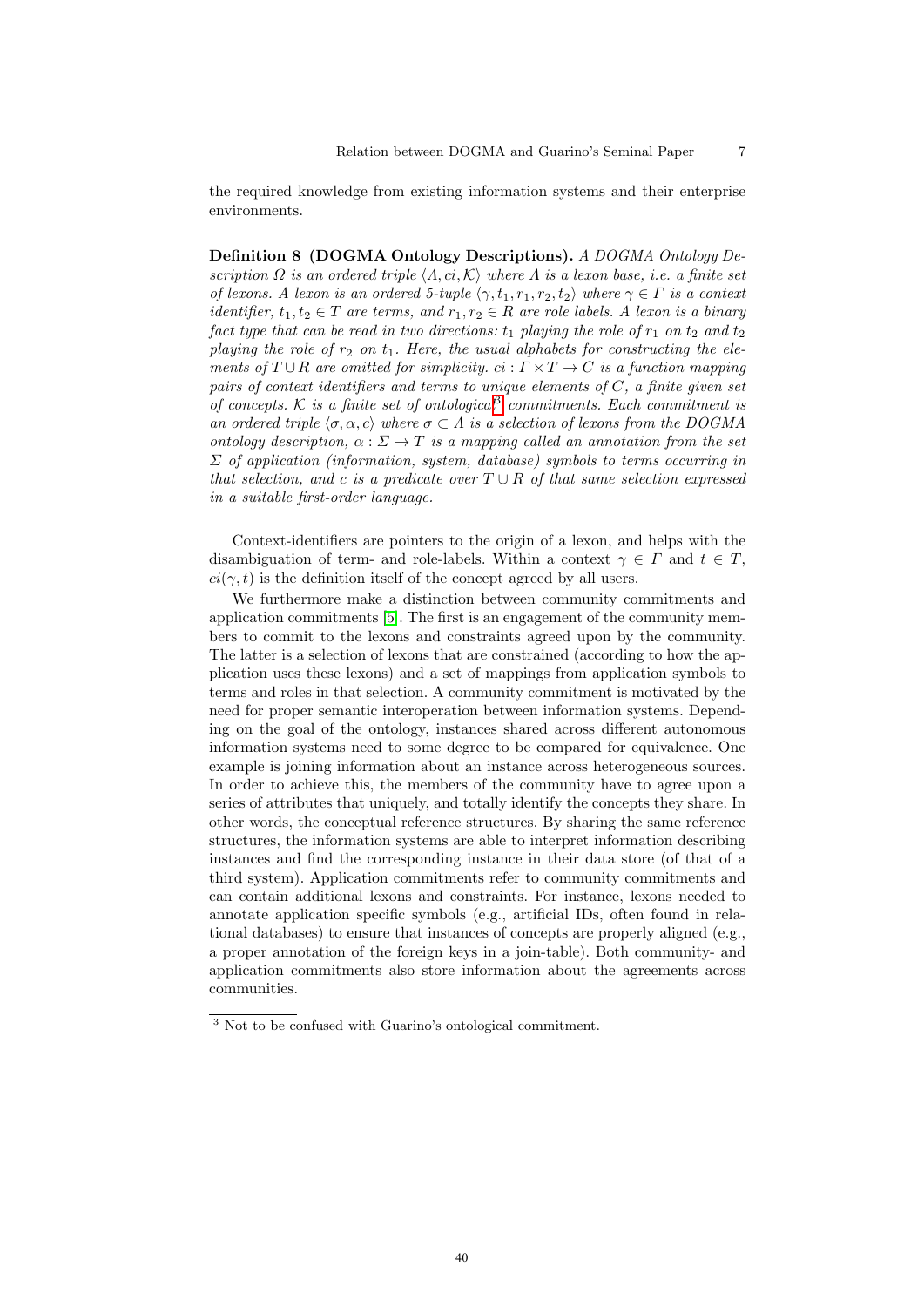## 5 Relation between the two Formalisms

As noted by [\[13\]](#page-10-11), DOGMA embraces the intensional notion of a conceptualization of Guarino, but arrived at it from a database-inspired perspective [\[14\]](#page-10-9). DOGMA, however, also pursues this idea to arrive at concrete software architectural and engineering conclusions [\[13\]](#page-10-11). Other than this statement in [\[13\]](#page-10-11), there is no existing publication on the relationship between the work of Guarino and DOGMA.

Lexons are *plausible* fact types, which means that if one can think of (an) application(s) for such a lexon, they may be entered in the lexon base. The sets T and R for term- and role-labels in lexons correspond to the predicate symbols in V. The context-identifier  $\gamma$  provides an interpretation from terms to concepts. Since lexons are entered when they are plausible for one or more applications, the context-identifier  $\gamma$  actually corresponds to Guarino's interpretation function  $\mathcal I$ . In other words, if one selects in the lexon base all lexons holding in a particular context with context-identifier  $\gamma$ , one is able to reconstruct Guarino's interpretation function I: all concepts x referred to by  $ci(\gamma, t)$  (for each term t in those lexons) will refer to the interpretation of a unary predicate.

DOGMA's is based on ORM [\[12\]](#page-10-12) and NIAM [\[17\]](#page-10-13), which are fact-oriented modeling language. In fact-oriented formalisms, knowledge is expressed by means of fact types. A fact type is a generalization of a fact. For example: "Person is born on Date" is a fact type and "Christophe is born on 8 August 1984" a fact. Facts are thus instances of fact types. Fact types are elementary when they can be simplified without loss of meaning. Because of DOGMA's fact-oriented nature – it is based on ORM [\[12\]](#page-10-12) and NIAM [\[17\]](#page-10-13) – the use of the predicates denoted by the term- and role-labels are already constrained [\[11\]](#page-10-14). A binary fact type  $\langle A, R, S, B \rangle$  is actually translated into the following first order logic statements [\[11\]](#page-10-14):

 $- \forall x \forall y (R(x, y) \rightarrow (A(x) \land B(y)))$  $- \forall x \forall y (R(x, y) \leftrightarrow S(y, x))$ 

The combination of the predicates with quantifications and connectives already reduces the set of all possible models with those satisfying above constraints. The fact-orientented formalism already provides some constraints that restrict the intended models of the language; i.e. it leaves out some absurd situations. In DOGMA, role is identified by its context, role label, term and co-term. The roles in each of the following lexons are thus different:

- $\langle Person\ Content, Person, with, of, Name \rangle$
- $\langle Person\ Content, Dog, with, of, Name \rangle$
- $\langle Person\ Content, Person, with, of, Age \rangle$
- $\langle Project\;Context, Person, with, of, Name \rangle$

Indeed, a group can argue that the first and second lexon in the example above are referring to the same notions of "having a name", but such an agreement would actually be a constraint on these lexons that will be captured by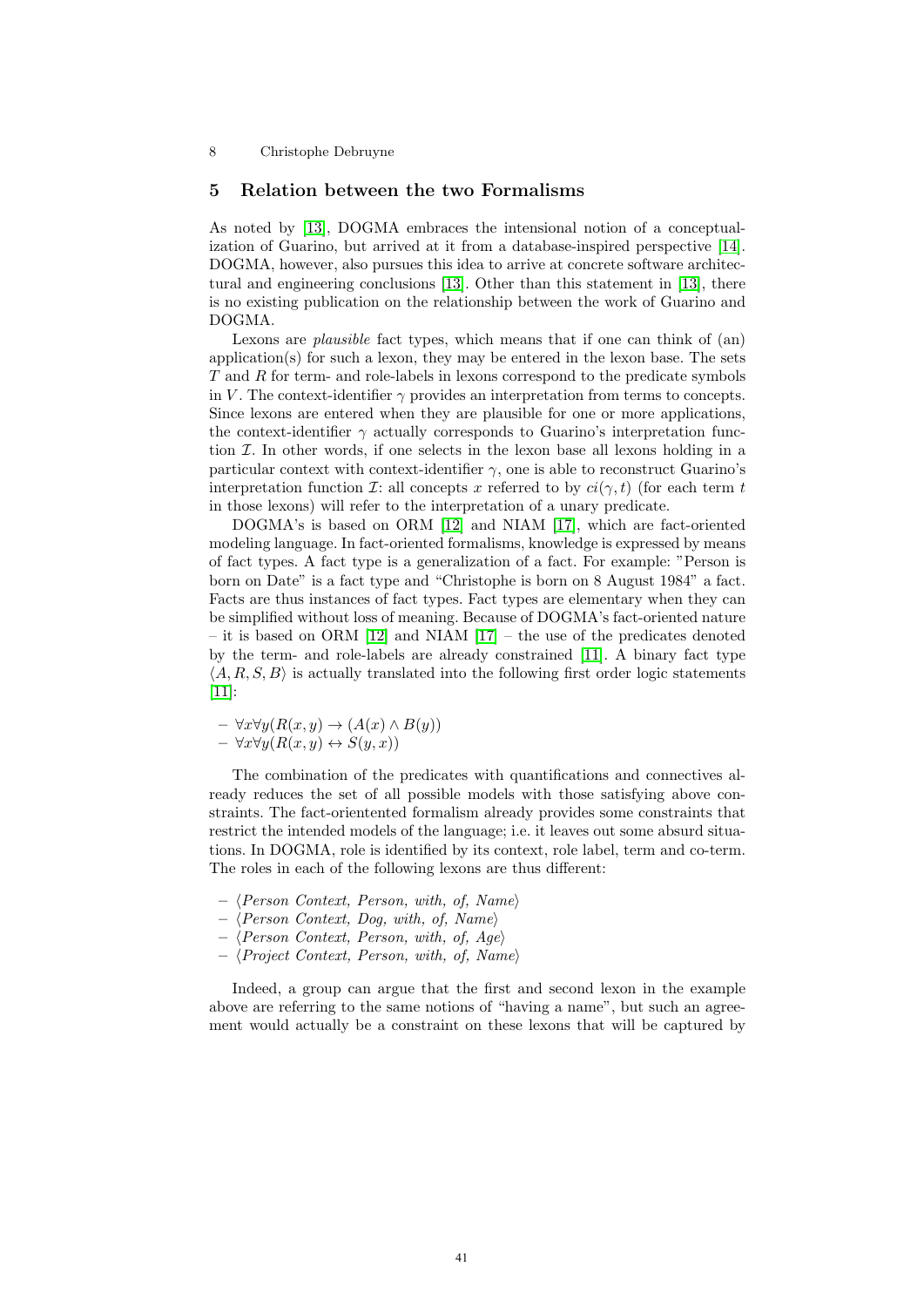community commitments that we will describe later on. Also, the first and last lexon are deemed to be different since the term- and role-labels are residing in different contexts. Unless explicitly specified, the same labels in different contexts do not necessarily mean that those labels are referring to the same concepts.

A commitment  $k \in \mathcal{K}$  of the DOGMA Ontology Description corresponds with an ontology from Guarino's framework. It is a selection of lexon from the lexon base that is constrained such that it approximates as good as possible the domain it aims to describe. Those constraints correspond with the notion of axioms and typically include notions such as: type- and role hierarchies, totality constraints, uniqueness constraints, value constraints, etc.

Value constraints are interesting to note that they limit domain elements for the interpretation of concept referred to by a term. There are two types of value constraints: exhaustive sets and descriptions of sets. We start with an example of the first type of value constraints: giving the term Size referring to the size of a drink at a fast food restaurant in the Fast Food context, one can constraint the instances of that concept to the following values {"Small", "Medium", "Large"}. These instances of values then would refer to the concepts of these different sizes in that context. The latter type – e.g. a regular expression – checks whether an instance complies with the condition and are therefore considered restraining the use of a unary predicate.

A community commitment further restrains all possible models of the lexons committed to. An application commitment will even further restrain those by providing additional lexons, constraints, and narrowing down all possible models by providing additional constants via the mappings.

Since the real world cannot be stored in a computer-based system, one needs to replace that real world with a database (and corresponding database schema) in order to reason about things in the real world. We assume that a database of an organization corresponds with one real world. The mappings provided by a commitment  $k \in \mathcal{K}$  are used how the constant symbols in a database are related in aforementioned predicates. For instance: assuming that one has the lexon (Fast Food, Soda, with, of, Name) and a particular fast food organization has a table SSS containing records about different sodas with information such as the name in the field NNN, one can provide an extensional account for the predicates "Food", "Name", "with" and "of" by adding the following mapping: MAP "SSS"."NNN" ON Name of Soda. and all symbols corresponding to the SQL query generated with this mapping will be used to populate the predicates with constants (e.g., "Pepsi", "Sprite," ...).

It is interesting to note that when relating DOGMA with Guarino's seminal work, the ontological commitment in DOGMA ontology descriptions does not allow constant symbols, but that the ontologies in the DOGMA ontology description do so for constraints and via the mappings.

In summary:

– Guarino's vocabulary V would correspond with the union of DOGMA's  $T$ , R, values in value constraints in each  $K$  and symbols from records of each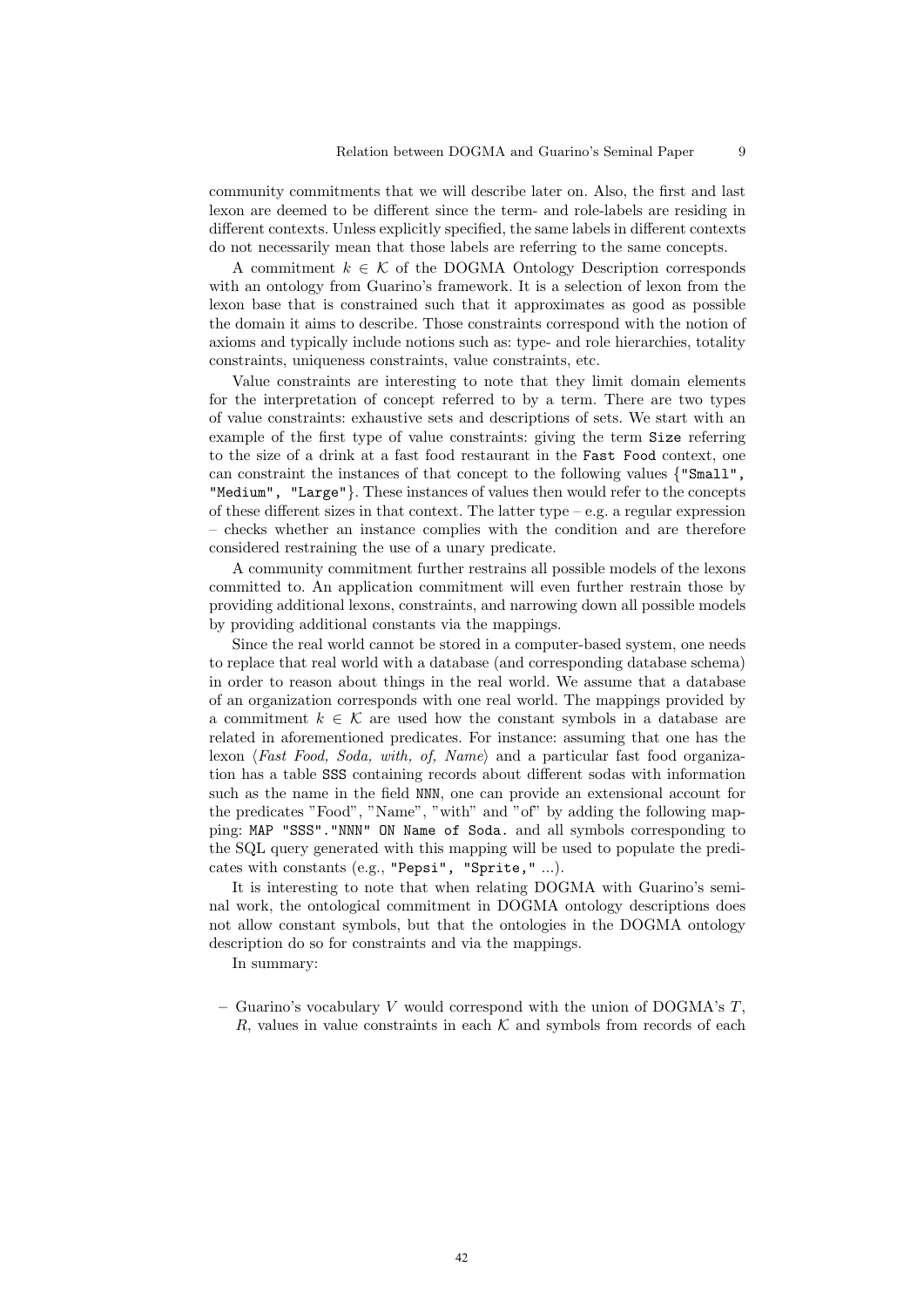database described in the mappings of each  $K$  via queries. This vocabulary is then used for the language L.

– Guarino's ontology corresponds with the constraints of one commitment  $k \in \mathcal{K}$ . In the case of a community commitment, the intended models are narrowed down with those constraints. In the case of an application commitment, the intended models are even further narrowed down. This is the case as the constant symbols of a database are then also used. Note that a database does not necessarily describe one world, but could even describe situations plausible for many worlds.

We can even argue that the mappings provided in an application commitment are – albeit indirectly – and even further restriction of the intended models, i.e., the mappings for a constraint on their own.

– Guarino's seminal work is not particularly clear on the ontological language L. On one hand it seems to be richer than the mere use of the predicate and constant symbols of  $V$ , but on the other the constraints on those predicates are left to the ontological commitment such as demonstrated in

[\[10\]](#page-10-15). The fact-orientation of DOGMA – for us – corresponds to Guarino's notion of a language and, as shown above, already provides some constraints on the intended models.

From above, it follows that one needs to decompose the commitments and combine pieces with the lexon base to reconstruct Guarino's ontological commitment. In other words, there is a high cohesion between ontological commitments and ontologies in the DOGMA ontology-engineering framework.

## 6 Conclusions

This paper presented a thought exercise on relating a framework for collaborative ontology engineering with Nicola Guarino's seminal work "Formal Ontology and Information Systems". This exercise allows us to provide documentation to the reader on the DOGMA framework and might even clarify some notions presented by Guarino. As the DOGMA framework is mainly used for establishing semantic interoperability between autonomously developed information systems, the relation of the symbols in databases to concepts denoted by labels in the ontology was "new" compared to Guarino's framework. The work presented in this paper will furthermore allow us to revise or clarify some of the definitions we presented in the past.

#### Acknowledgements

This work was partially funded by the Brussels Institute for Research and Innovation through the Open Semantic Cloud for Brussels Project.